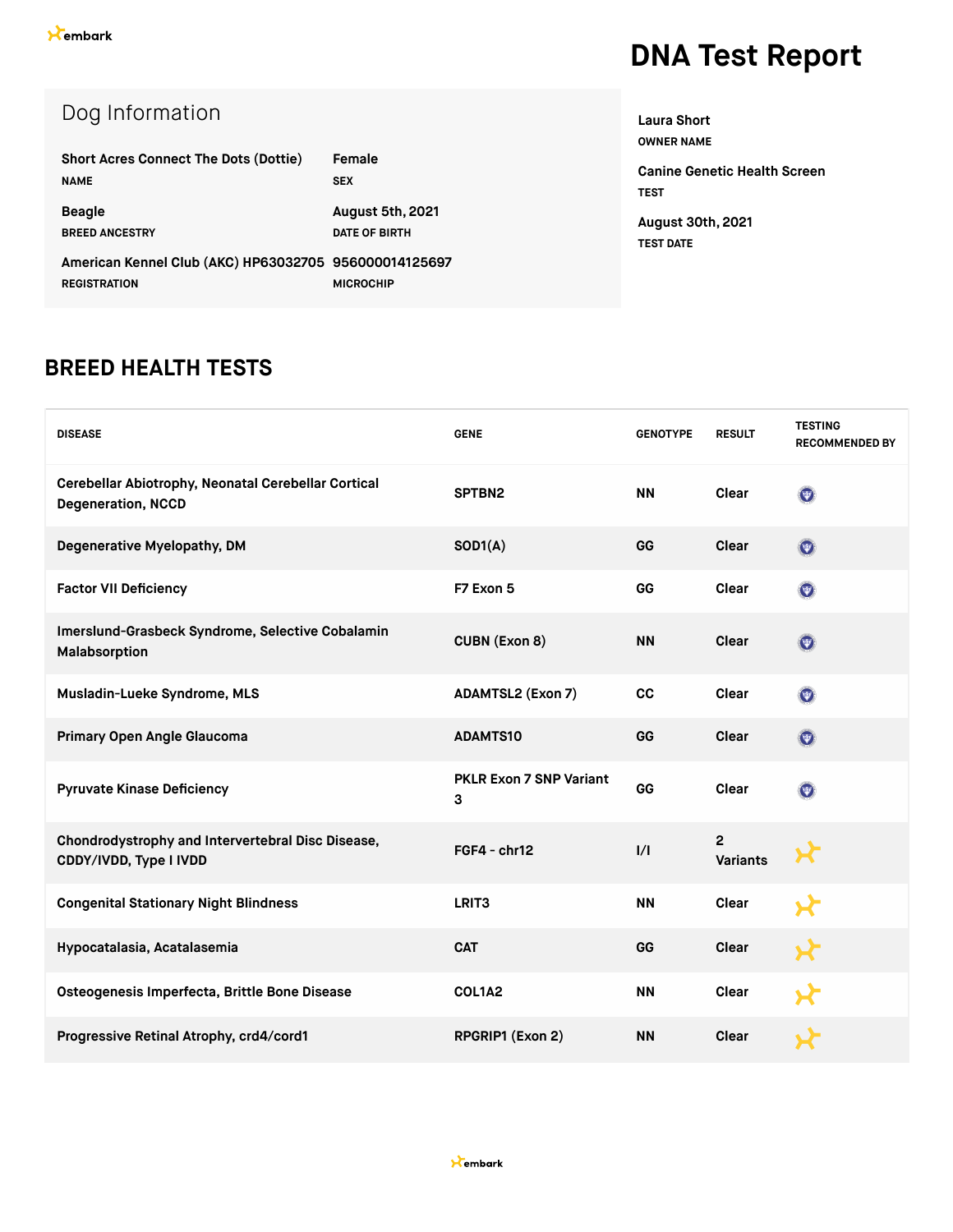### Dog Information

**Short Acres Connect The Dots (Dottie) NAME**

#### **INBREEDING AND DIVERSITY**

| <b>Genetic Diversity</b>         | <b>RESULT</b> | <b>GENETIC</b><br><b>RESULT</b> |
|----------------------------------|---------------|---------------------------------|
| <b>Coefficient Of Inbreeding</b> |               | 8%                              |
| <b>MHC Class II - DLA DRB1</b>   |               | No<br><b>Diversity</b>          |
| MHC Class II - DLA DQA1 and DQB1 |               | No<br><b>Diversity</b>          |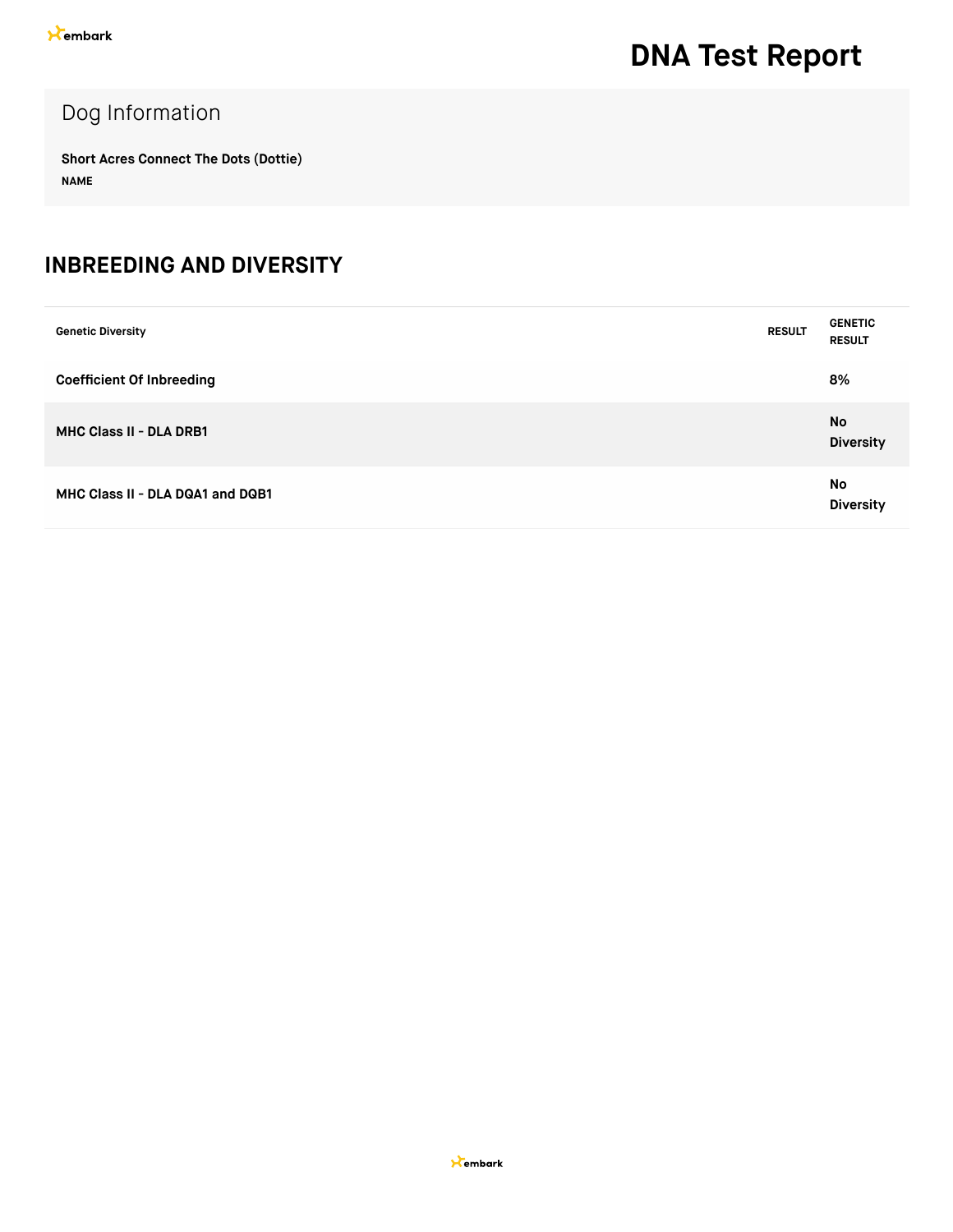### Dog Information

**Short Acres Connect The Dots (Dottie) NAME**

### **TRAIT TESTS (1/2)**

| <b>Coat Color</b>                  | <b>RESULT</b>                                            | <b>GENETIC</b><br><b>RESULT</b>     |
|------------------------------------|----------------------------------------------------------|-------------------------------------|
| E Locus (MC1R)                     | No dark mask or grizzle                                  | Ee                                  |
| K Locus (CBD103)                   | More likely to have a patterned haircoat                 | $k^y k^y$                           |
| <b>Intensity Loci LINKAGE</b>      | Any light hair likely yellow or tan                      | Intermediate<br>Red<br>Pigmentation |
| A Locus (ASIP)                     | Black/Brown and tan coat color pattern                   | $a^{t}a^{t}$                        |
| <b>D Locus (MLPH)</b>              | Dark areas of hair and skin are not lightened            | <b>DD</b>                           |
| Cocoa (HPS3)                       | No co alleles, not expressed                             | <b>NN</b>                           |
| <b>B Locus (TYRP1)</b>             | Black or gray hair and skin                              | <b>BB</b>                           |
| Saddle Tan (RALY)                  | Likely saddle tan patterned                              | <b>NN</b>                           |
| S Locus (MITF)                     | Likely flash, parti, piebald, or extreme white           | spsp                                |
| M Locus (PMEL)                     | No merle alleles                                         | mm                                  |
| R Locus (USH2A) LINKAGE            | Likely no impact on coat pattern                         | rr                                  |
| H Locus (Harlequin)                | No harlequin alleles                                     | hh                                  |
|                                    |                                                          |                                     |
| <b>Other Coat Traits</b>           | <b>RESULT</b>                                            | <b>GENETIC</b><br><b>RESULT</b>     |
| <b>Furnishings (RSPO2) LINKAGE</b> | Likely unfurnished (no mustache, beard, and/or eyebrows) | Ш                                   |
| Coat Length (FGF5)                 | Likely short or mid-length coat                          | GG                                  |
| Shedding (MC5R)                    | Likely heavy/seasonal shedding                           | cc                                  |
| Hairlessness (FOXI3) LINKAGE       | Very unlikely to be hairless                             | <b>NN</b>                           |
| Hairlessness (SGK3)                | Very unlikely to be hairless                             | <b>NN</b>                           |